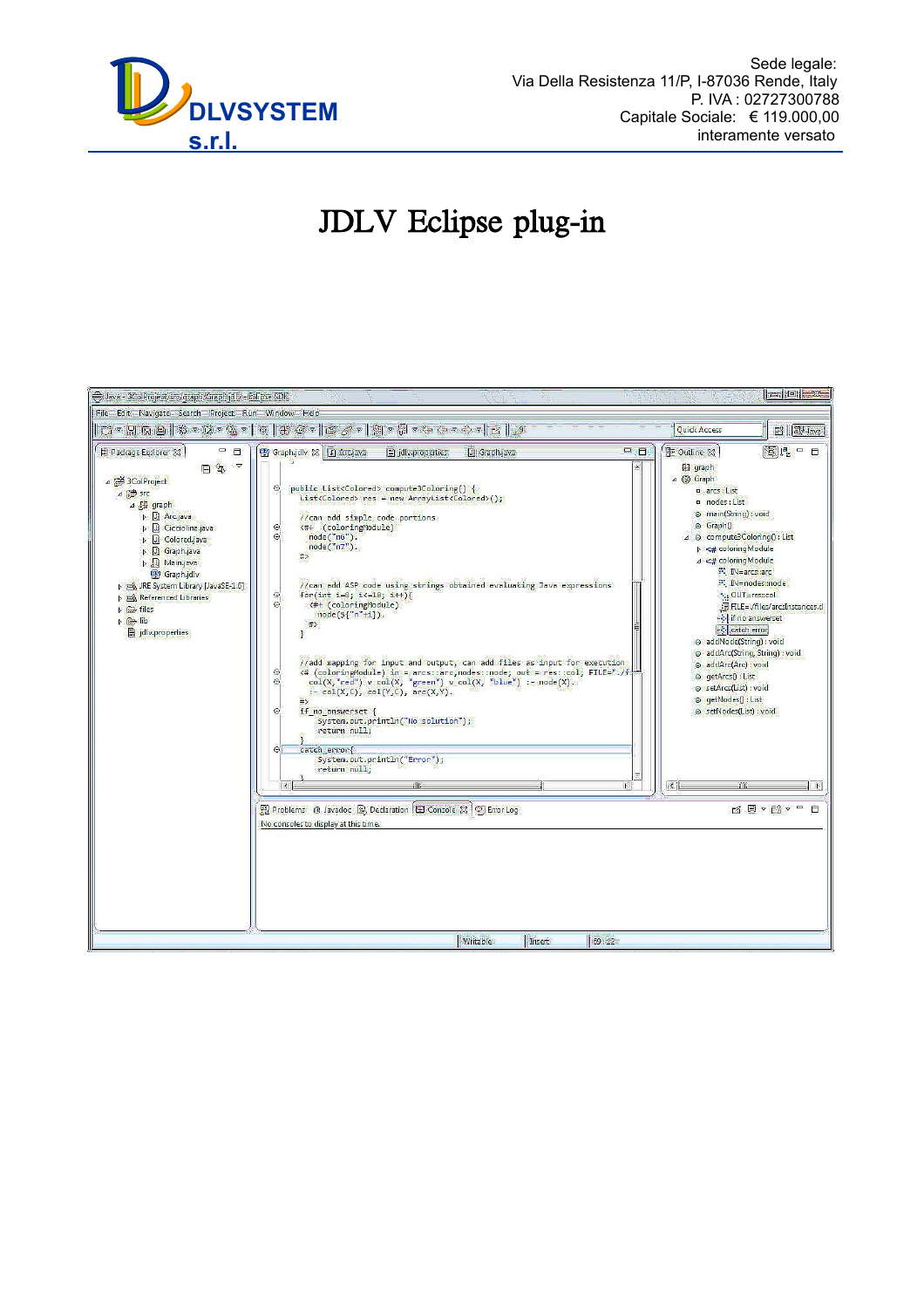

## **Overview**

JDLV plug-in for the Eclipse IDE is designed to give you a powerful, integrated environment for building applications based on JASP specification. JASP is a hybrid language that transparently supports a bilateral interaction between ASP (Answer Set Programming) and Java.

## Requirements

A compatible version of Eclipse is required in order to install or use the JDLV plug-in. Currently, the available plug-in has been tested on 3.6 and 4.2 Eclipse versions. It is strongly recommended to install the plug-in to version 4.2 (Juno) to be sure that the plug-in works correctly. You can download Eclipse at [https://www.eclipse.org.](https://www.eclipse.org/)

## JDLV plug-in installation

To install JDLV follow steps below:

Start Eclipse, then select Help > Install New Software....

- **1.** Click Add, in the top-right corner.
- **2.** In the Add Repository dialog that appears, enter "JDLV Plugin" as *Name* and the following URL as *Location*: [http://www.dlvsystem.com/JDLV\\_plugin/](http://www.dlvsystem.com/JDLV_plugin/)
- **3.** Click OK.
- **4.** In the case where the Add Repository dialog does not show the *JDLV\_plugin\_feature,* please remove the selection at Group item by Category.
- **5.** In the Available Software dialog, select the checkbox JDLV, enable the possibility to contact the available update sites during the installation and click Next.

*NOTE: this operation of calculating required software for installation may take a few minutes.*

- **6.** In the next window, you will see a list of the tools to be downloaded. Click Next.
- **7.** Read and accept the license agreements, then click **Finish**.
- **8.** During the installation, a warning message about unsigned libraries may appear.
- **9.** When the installation is finished, please restart Eclipse.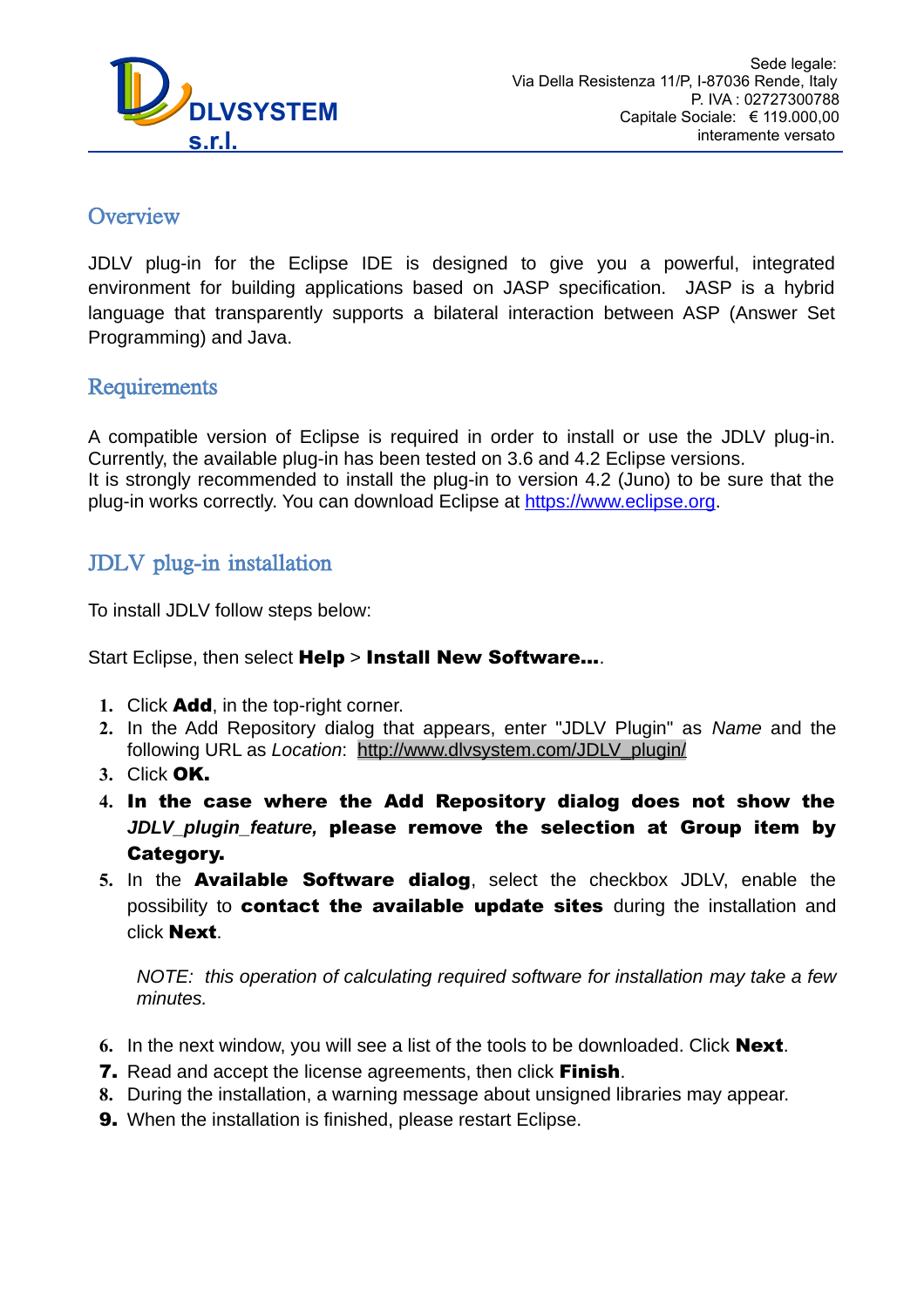

| $\equiv$ Install                                                                                                                            | X<br>叵 |
|---------------------------------------------------------------------------------------------------------------------------------------------|--------|
| <b>Available Software</b>                                                                                                                   |        |
| Check the items that you wish to install.                                                                                                   |        |
| Work with: DLV - http://www.dlvsystem.com/dlvsystem/JDLV/<br>Find more software by working with the "Available Software Sites" preferences. | Add    |
| type filter text                                                                                                                            |        |
| Name                                                                                                                                        | Vers   |
| DLV_plugin_feature                                                                                                                          | 1.0.0  |
| ш                                                                                                                                           | ь      |
| <b>Select All</b><br><b>Deselect All</b><br>1 item selected                                                                                 |        |
| <b>Details</b>                                                                                                                              |        |
|                                                                                                                                             |        |
| Show only the latest versions of available software V Hide items that are already installed                                                 |        |
| Group items by category<br>What is already installed?                                                                                       |        |
| ▼ Contact all update sites during install to find required software                                                                         |        |
|                                                                                                                                             |        |
| Next ><br>$<$ Back<br>Finish                                                                                                                | Cancel |

## Using the plug-in

JDLV plug-in works in a standard Java Project: if a project is available in the Eclipse workspace, you have to add the **Xtext Nature** to enable the JDLV functionalities.

• Right click on the project node in the Project Explorer Tree > Configure > Add Xtext Nature.

Now the project is ready to manage JDLV files. In order to add a new JDLV file follow 1. Create new file with .jdlv extension

*Note: the creation of a new JDLV file creates automatically, in the same position, a new Java file with the same name.*

2. Open the just created .jdlv file with the JDLV editor and write your first JASP code!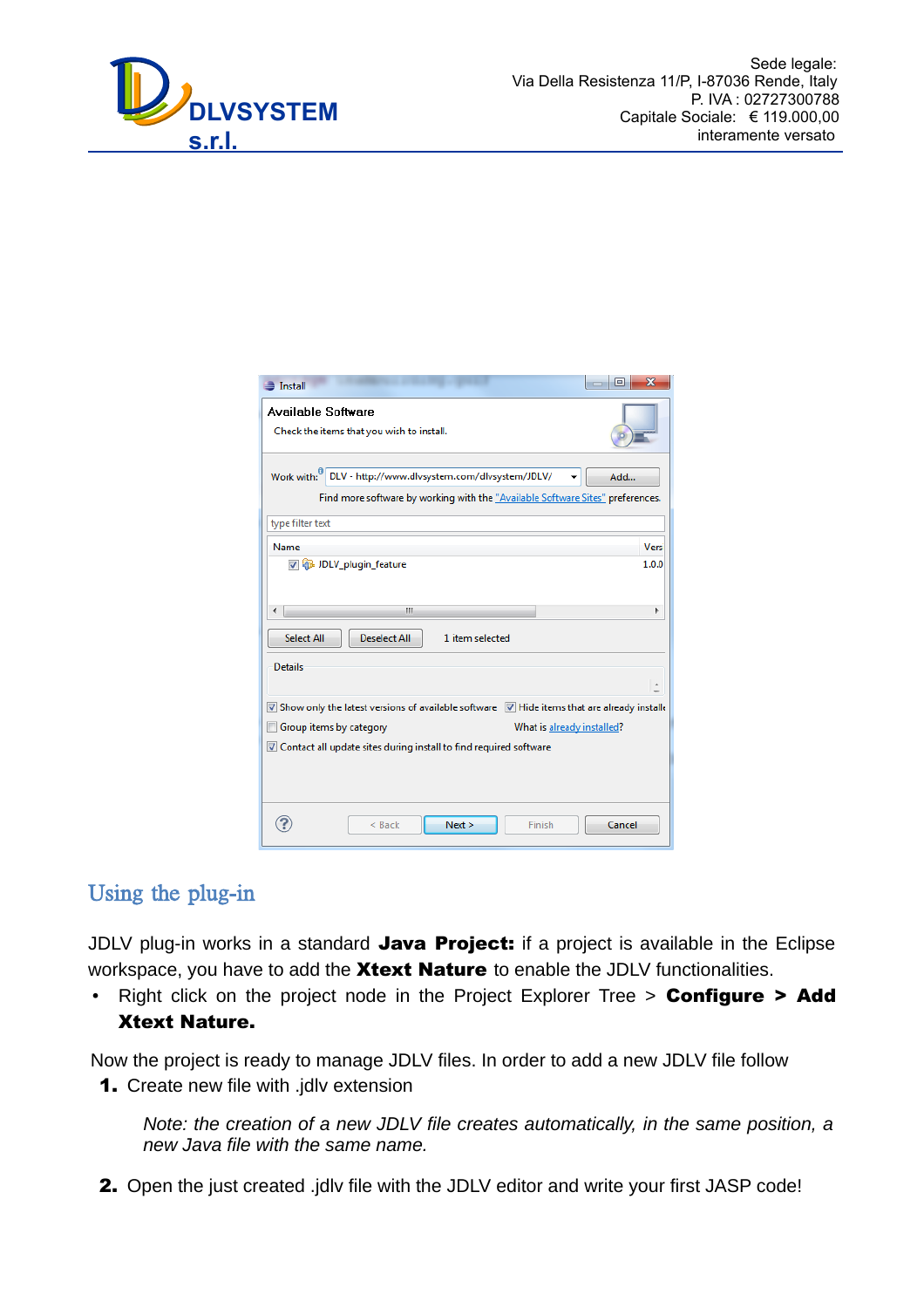

**3.** After saving your JASP code, the system automatically compiles it, storing the result in the corresponding Java file.

## Project configuration

í

The Java file compiled (see previous section) need external java Libraries for the execution: just set the **build path** of project by adding the following libraries

• JDLVExecutor.jar

#### • DLVWrapper.jar.

*DLVWrapper.jar* can be downloaded at [http://www.dlvsystem.com/dlvwrapper.](http://www.dlvsystem.com/dlvwrapper)

*DLV* code need an external solver for its execution (you can download the right DLV solver version at [http://www.dlvsystem.com/DLV\)](http://www.dlvsystem.com/DLV)

To specify a solver for your project, you can create in the root of the project a **java file** properties with name *jdlv.properties*. Here you can specify your executable as follows: executable\_dlv=.\solver\_path

In *jdlv.properties* file you may want to disable log messages that appear during program execution by setting the *log\_level* property as log\_level=NONE.

# JDLV language by example

JDLV language supports different TAG to create a DLV program embedded in a Java procedure.

The tag  $\leq \# +$  (JDLV program) *"JDLV\_head" "DLV CODE"* #>

allows to append DLV code, mappings, options in the specified program (in this example called "JDLV\_program"). A JDLV file, can manage more than one JDLV program, and the various programs will be distinguished according to their name (note that it will not start the execution).

The tag  $\leq \#$  (JDLV program) *"JDLV\_head" "DLV CODE"* #>.( "*option of execution"* ) "*JDLV Handlers"*

allows to start the execution of specified program and manage the result in the JDLV handlers.

In DLV option section you can use all options available for the solver.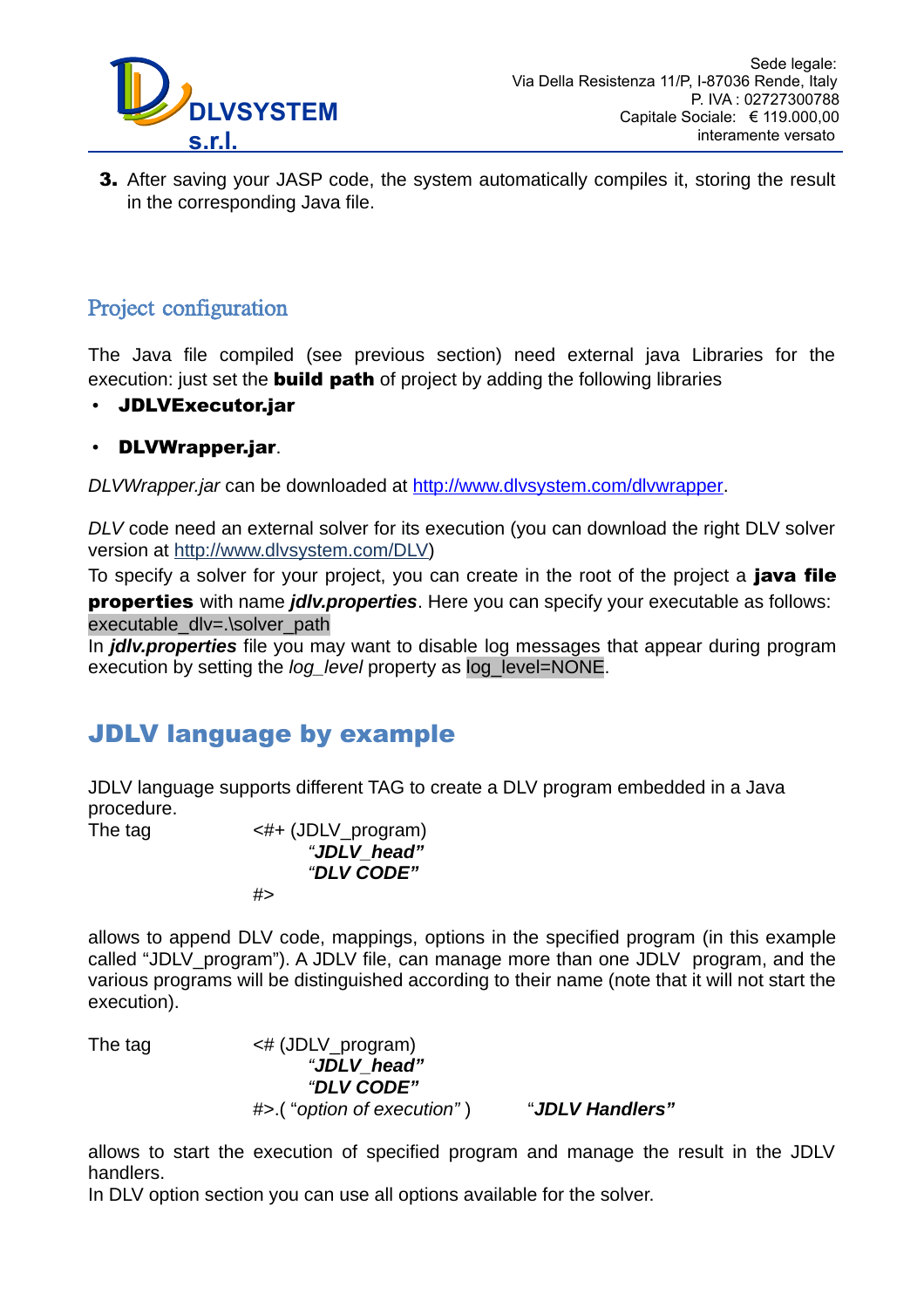

#### JDLV head

In this section you can specify mappings, import of external DLV files and the solver path to use for the execution:

IN – allows to import Java variables (usually Collections) in the program. The objects content in the collection are translated in DLV code that will be used at execution time.

Example: List<Arc> arcs; <#+(program) IN=arcs::arc; #> appends code "generated" from objects content in the *arcs* collections using *arc* as predicate name. If the predicate name is omitted, JDLV uses the variable name as predicate name.

If the predicate name is " $@$ " JDLV uses the class name as predicate name.

**OUT** – allows to export in Java variables (usually Collections) the output predicates of the execution. All facts mapped as output are transformed in java objects and stored in the mapped Java variables.

Example: List<Colored> color; <#+(program) OUT=colored::col; #> transforms the *col* predicates (result of the execution) in *Colored* objects and stores them in *color* collection.

If the predicate name is omitted, JDLV uses the variable name as predicate name.

If the predicate name is " $@$ " JDLV uses the class name as predicate name.

- **INOUT** allows you to use variables for the input and for the output of the program.
- **FILE** allows to import external file as input for the execution

#### Example: <#+(program) FILE="file\_path"; #>

**EXE** – allows to specify the solver to be used for the execution

#### Example: <#(program) EXE="solver\_path"; #>

#### JDLV handlers

JDLV handlers are specified to manage the output of JDLV execution. There are three different handlers: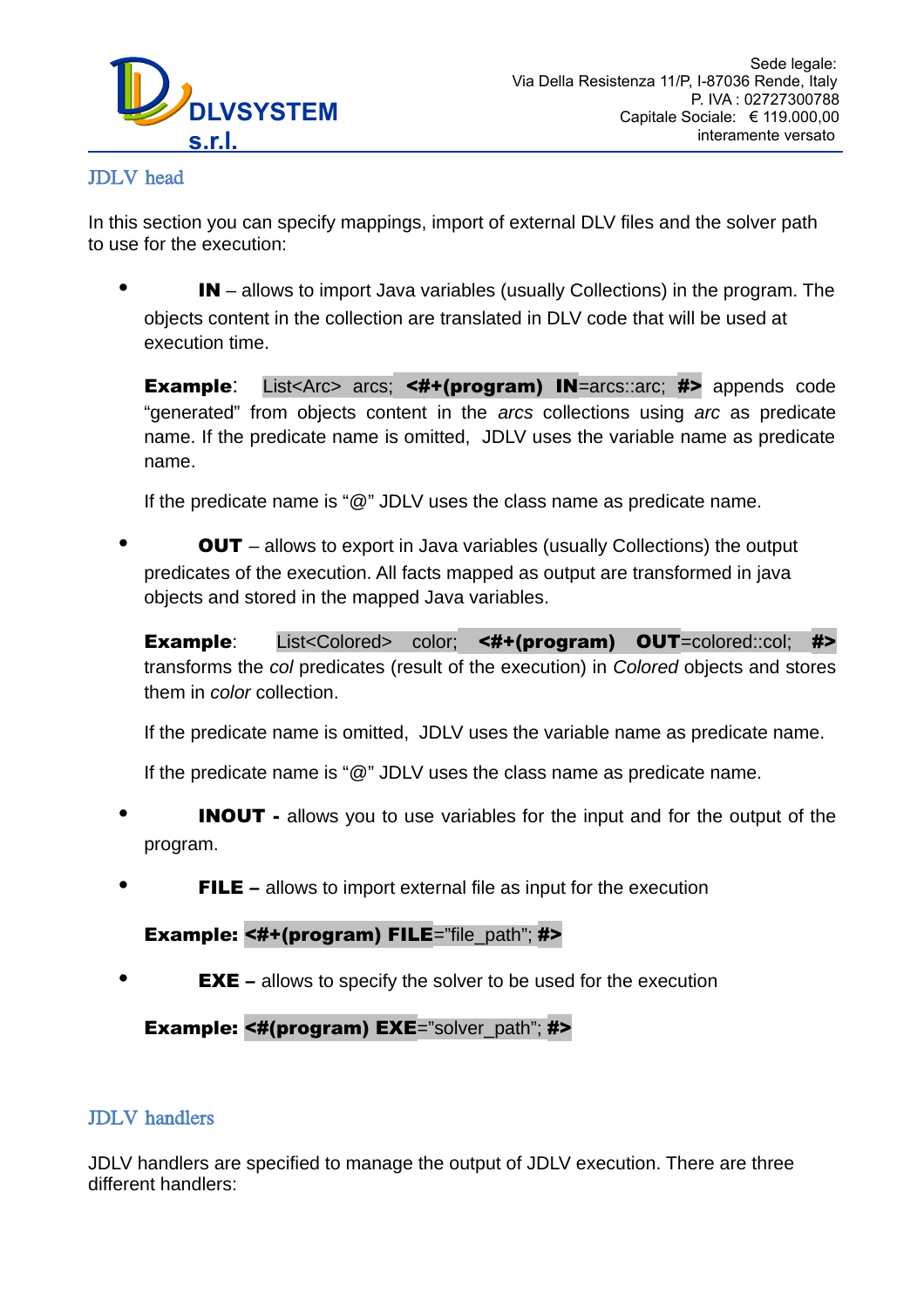

í

**foreach answer set** – the Java code specified in this block is executed for each answer set computed from solver. For each model, the content of variables specified as output (using out or inout mapping) is updated with the values of objects obtained from the new model.

#### Example: <#(program)#>for\_each\_answerset{print(outputVariable);}

**if\_no\_answer\_set** – the Java code specified in this block is executed when the execution of JDLV code does not admit any solution.

#### Example: <#(program)#>if no answerset{print("No solution");}

**catch error** – the Java code specified in this block is executed when the execution of JDLV generates an exception.

### Example: <#(program)#>catch\_error{print("ERROR!!");}

## 3Colorability example code

In this example we use the class *Arc* to represent a graph. An instance of graph is used in JDLV to resolve the 3Colorability problem.

The classes used in JDLV as input or as output must have getter and setter for each field. A class is translated in DLV fact by using fields in order of declaration.

An object of Arc class is automatically transformed in the follow DLV fact: Arc(node1, node2).

```
File Arc.java
public class Arc {
  String node1;
  String node2;
  public Arc(String start, String end) { node1=start; node2=end; }
  public String getNode1() { return node1; }
  public void setNode1(String node1) { this.node1 = node1; }
  public String getNode2() { return node2; }
  public void setNode2(String node2) { this.node2 = node2; }
}
```
The class Colored is mapped for the result of JDLV execution: it represents the color assigned to a node.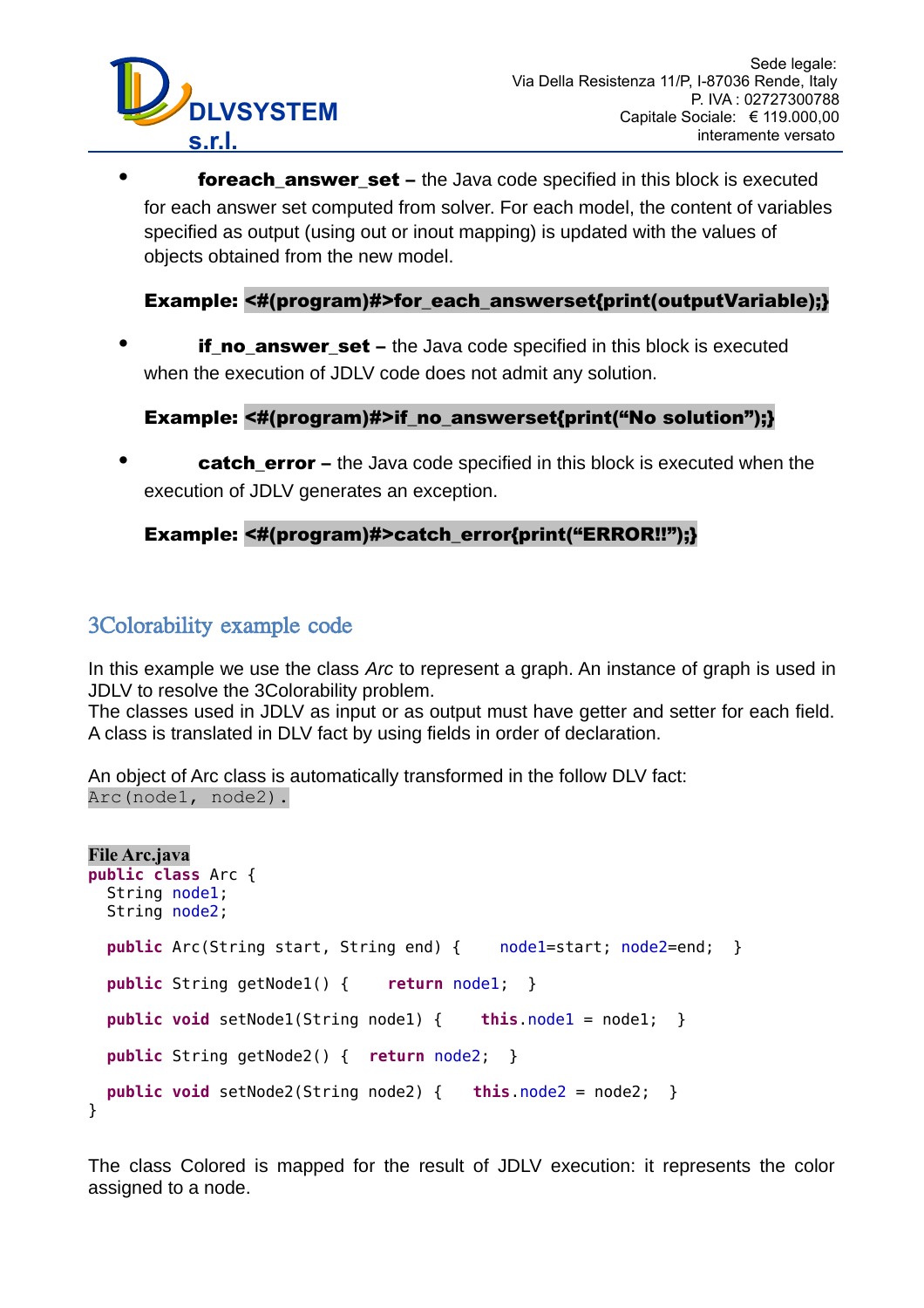

#### **File Colored.java**

í

```
public class Colored {
  public String node; 
  public String nodeColor;
  public String getNode() { return node; }
  public void setNode(String node) { this.node = node; }
  public String getNodeColor() { return nodeColor; }
  public void setNodeColor(String nodeColor) { this.nodeColor = nodeColor; }
  public String toString() { return node+"->"+nodeColor; }
}
```
The JDLV file is a Simple Java class but in the *computed3Coloring()* method it uses JDLV to compute the 3Colorability problem.

#### **File Graph.jdlv**

```
public class Graph {
   private List<Arc>arcs=new ArrayList<Arc>();//Arcs of graph are instances of
Arc class
   private List<String> nodes =new ArrayList<String>();//Nodes are simple String
   public Graph(){
     //create a graph composed from only 5 nodes 
     //other nodes will be added in compute3Coloring() method
    for(int i=1; i \le 5; i \ne +1){
      addNode("n"+i);
     } 
     //add arcs objects in this graph
 addArc(new Arc("n2", "n4"));
 addArc(new Arc("n2", "n3"));
 addArc(new Arc("n3", "n5"));
 addArc(new Arc("n4", "n6"));
     addArc(new Arc("n4", "n5"));
    addArc(new Arc("n5", "n7"));<br>addArc(new Arc("n6", "n8"));
    addArc(new Arc("n6", "n8"));<br>addArc(new Arc("n6", "n7"));
    addArc(new Arc("n6", "n7"));<br>addArc(new Arc("n7", "n9"));
    addArc(new Arc("n7",
     addArc(new Arc("n8", "n10"));
 addArc(new Arc("n8", "n9"));
 addArc(new Arc("n9", "n1"));
     addArc(new Arc("n10", "n1"));
   }
   public List<Colored> compute3Coloring() {
     List<Colored> res = new ArrayList<Colored>();
     //to compute 3Coloring use a JDLV module called coloringModule
     //in a JDLV module can add simple DLV code. In this portion add two facts of
```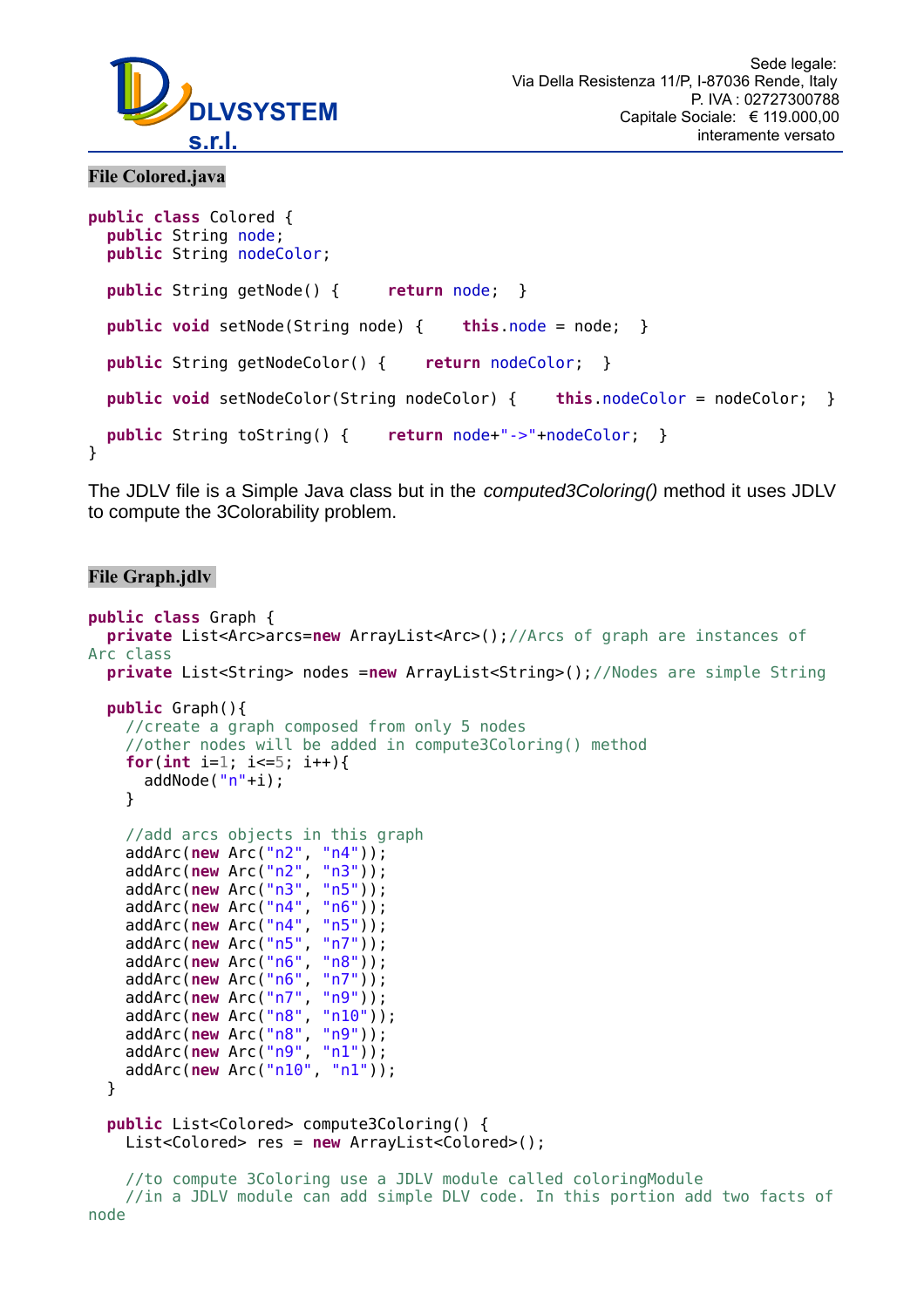

í

```
 <#+ (coloringModule)
       node("n6").
       node("n7").
    #> 
     //can add DLV code using strings obtained evaluating Java expressions
     for(int i=8; i<=10; i++){
       <#+ (coloringModule) 
              node({\S}{'''n''+i}). #>
     } 
     //add mapping for input and output, 
     //can add files as input for execution
     <# (coloringModule) 
      IN = arcs::arc;//add objects content in arcs collection using arc
predicate name
      IN = nodes::node;//add strings content in nodes using node predicate name
      OUT = res::col;//use res collection to store object created from col
predicate
      FILE="./files/arcsInstances.dl";//append DLV code content in the selected
file 
      //simple DLV code used to compute 3Coloring problem
      col(X,"red") v col(X, "green") v col(X, "blue") :- node(X).
 :- col(X,C), col(Y,C), arc(X,Y).
    #>//when JDLV call module (<# #>) is closed 
       //the execution of JDLV program start automatically
     .("-n=1")//can add option of execution separated by ','
     if_no_answerset { 
      //this portion of Java code is executed if DLV execution does not admit
solution
       System.out.println("No solution");
       return null;
     }
     catch_error{
      //this portion of Java code is executed if JDLV execution generates an
exception
       System.out.println("Error");
       return null;
     }
     //if JDLV execution have a solution, res collection is automatically updated
     return res; 
   }
  public void addNode(String id) { nodes.add(id); }
  public void addArc(String from, String to) { arcs.add(new
Arc(from,to)); }
   public void addArc(Arc arc) { arcs.add(arc); }
   public List<Arc> getArcs() { return arcs; }
   public void setArcs(List<Arc> arcs) { this.arcs = arcs; }
   public List<String> getNodes() { return nodes; }
```